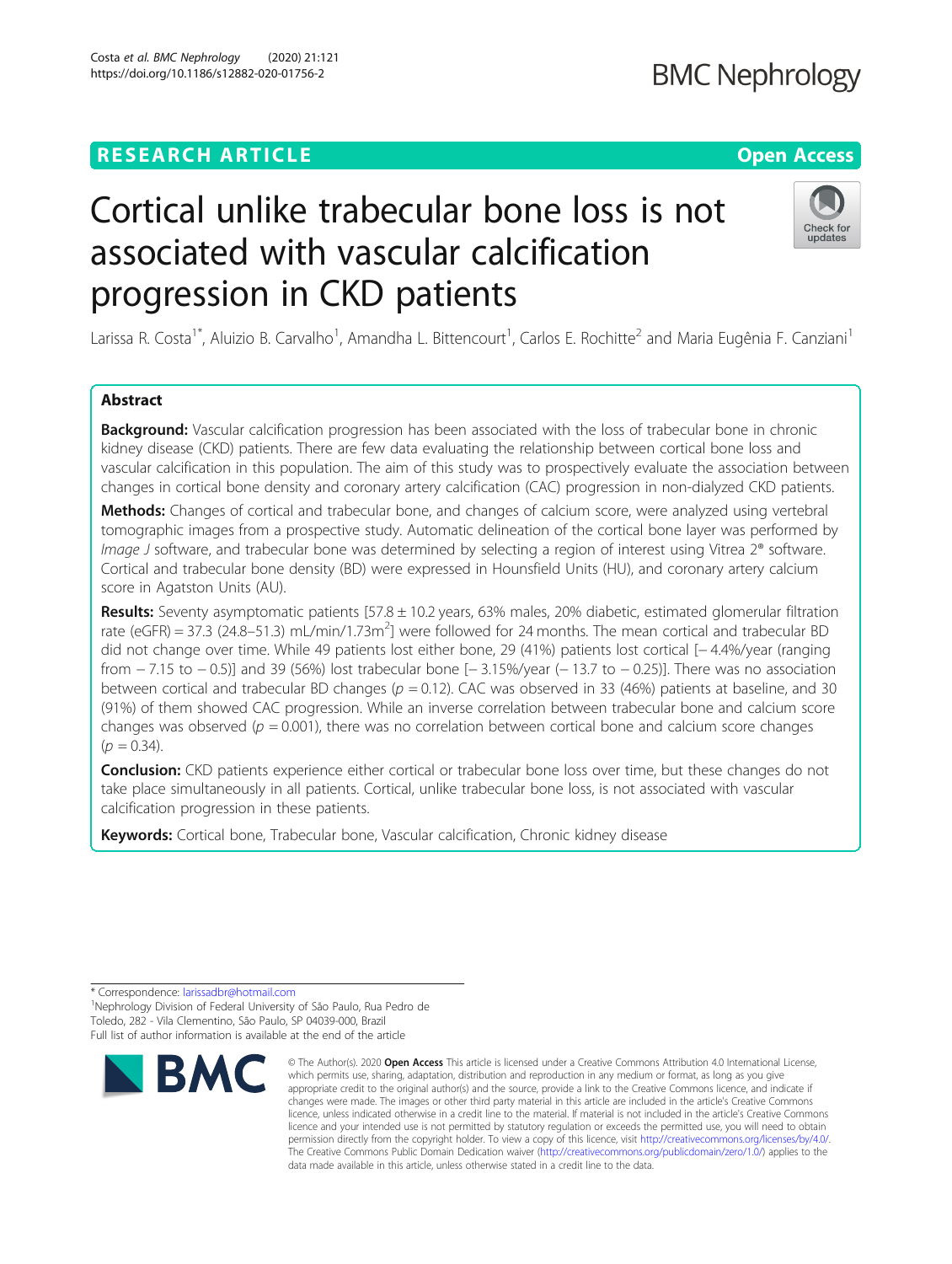# Background

Structural and metabolic differences between trabecular and cortical bone have already been described. While cortical bone is a dense, low-porosity and less metabolically active tissue, trabecular bone is a honeycomb-like trabecular network with a larger remodeling area and higher turnover rate [\[1\]](#page-6-0). These intrinsic features go along with different key roles of each type of bone tissue, e.g., mechanical strength for cortical and mineral homeostasis for trabecular bone [\[2\]](#page-6-0).

The disturbed bone remodeling cycle present on chronic kidney disease-mineral bone disorders (CKD-MBD) impairs bone turnover and mineralization, leading to reduced bone mass and quality [\[3\]](#page-6-0). Most of the knowledge on bone metabolism in chronic kidney disease (CKD) patients comes from studies performed on trabecular bone. However, recently, a prospective study showed an increase of cortical porosity in hemodialysis patients, suggesting that cortical bone may contribute to the bone loss observed in this population [\[4](#page-6-0)].

Bone loss has been associated with vascular calcification and both contribute to high morbidity and mortality rates in CKD patients [\[5\]](#page-6-0). Data regarding this association, using Dual-energy X-ray absorptiometry (DXA), have controversial results [\[6\]](#page-6-0), as spine bone mineral density (BMD) may be overestimated by the presence of aorta calcification and osteoarthritis. Cross-sectional [\[7](#page-6-0)] and prospective [\[8\]](#page-6-0) studies using quantitative computerized tomography (QCT) have shown that trabecular bone loss has been associated with vascular calcification in CKD patients. This method has shown to be a better alternative to DXA, as besides reducing BMD measurement errors, it allows trabecular and cortical bone differentiation [[3](#page-6-0), [9\]](#page-6-0). Moreover, Carvalho et al. [\[10\]](#page-6-0) have shown that trabecular bone density, measured at the thoracic vertebra through QCT imaging, correlated to bone histomorphometric parameters in hemodialysis patients.

There is no study evaluating cortical bone and vascular calcification in the CKD scenario. It is important to mention that cortical bone comprises 80% of the human skeleton and one could hypothesize that any loss of bone from this compartment could represent a huge load of calcium driven to vessels. Therefore, the aim of this study was to evaluate, through QCT images, the relationship between changes of cortical bone density and coronary artery calcification (CAC) progression in non-dialyzed CKD patients.

# Methods

# Patients and study protocol

This study is a post hoc analysis of a prospective study that aimed to investigate the association of trabecular bone changes and vascular calcification progression during a 24-month follow-up [[8\]](#page-6-0). In that study, 72 CKDstage 2 to 4 asymptomatic patients, from 18 to 70 yearsold, were evaluated. Exclusion criteria were clinical evidence of chronic inflammatory disease, active malignancy, human immunodeficiency virus infection, viral hepatitis or chronic use of steroids and patients referred to nephrologists less than 3 months.

The patients underwent an assessment of their clinical history, physical examination and laboratory tests. CKD duration was considered as the length between the diagnosis and the enrollment into the study. Thoracic images from a multi-slice computerized tomography scanner (Somatron Volume Zoom Siemens AG, Erlangen, Germany) were evaluated to measure cortical and trabecular vertebral bone density and coronary calcium score. Cortical images were scored by 2 observers and interobserver variability was < 1%. The data from only one observer were used for the analyses. Cortical bone images of 2 patients were not available. Therefore 70 out of 72 patients were evaluated in the present study.

The patients were on regular use of angiotensinconverting enzyme inhibitors (83%), diuretics (71%), βblockers (43%), calcium channel blockers (37%), sevelamer (33%), statins (29%), angiotensin receptor blockers (19%), bicarbonate (17%), calcium-based phosphate binders (6%), calcitriol (6%) and erythropoietin-alpha (3%).

This study was reviewed and approved by the Ethics Advisory Committee of the Federal University of São Paulo (no. 1113186).

# Vertebral bone density Cortical bone

Cortical bone density was evaluated at baseline and 24 month, by *Image J* software (Image J 1.49v, National Institutes of Health, Bethesda, Maryland, USA, 1997–2016) [[11](#page-6-0), [12](#page-6-0)]. A DICOM image (16 bits) was selected from the vertebral body in the axial section at the level of the aortic root (Fig. [1a](#page-2-0)). This image was converted into an 8-bit image which allowed the transformation into a binary image and generation of a cortical mask through the automatic delineation of the cortical bone layer (Fig. [1](#page-2-0)b), using the threshold function with Niblack algorithm and radius 4. This generated cortical mask was overlapped on the original image (DICOM 16 bits) and cortical bone density was automatically measured (Fig. [1](#page-2-0)c). Cortical bone densities were expressed in Hounsfield Units (HU). Bone density changes were calculated as the difference between 24 month and baseline densities/baseline density\*100, expressed by %/year. Bone loss was defined as any bone density change below zero.

# Trabecular bone

Trabecular bone density was evaluated at baseline and 24-month by selecting a region of interest placed at mid-vertebral body (Fig. [2\)](#page-2-0) using Vitrea 2® workstation software (Vital Images Inc., Plymouth, MN) [[7,](#page-6-0) [10\]](#page-6-0).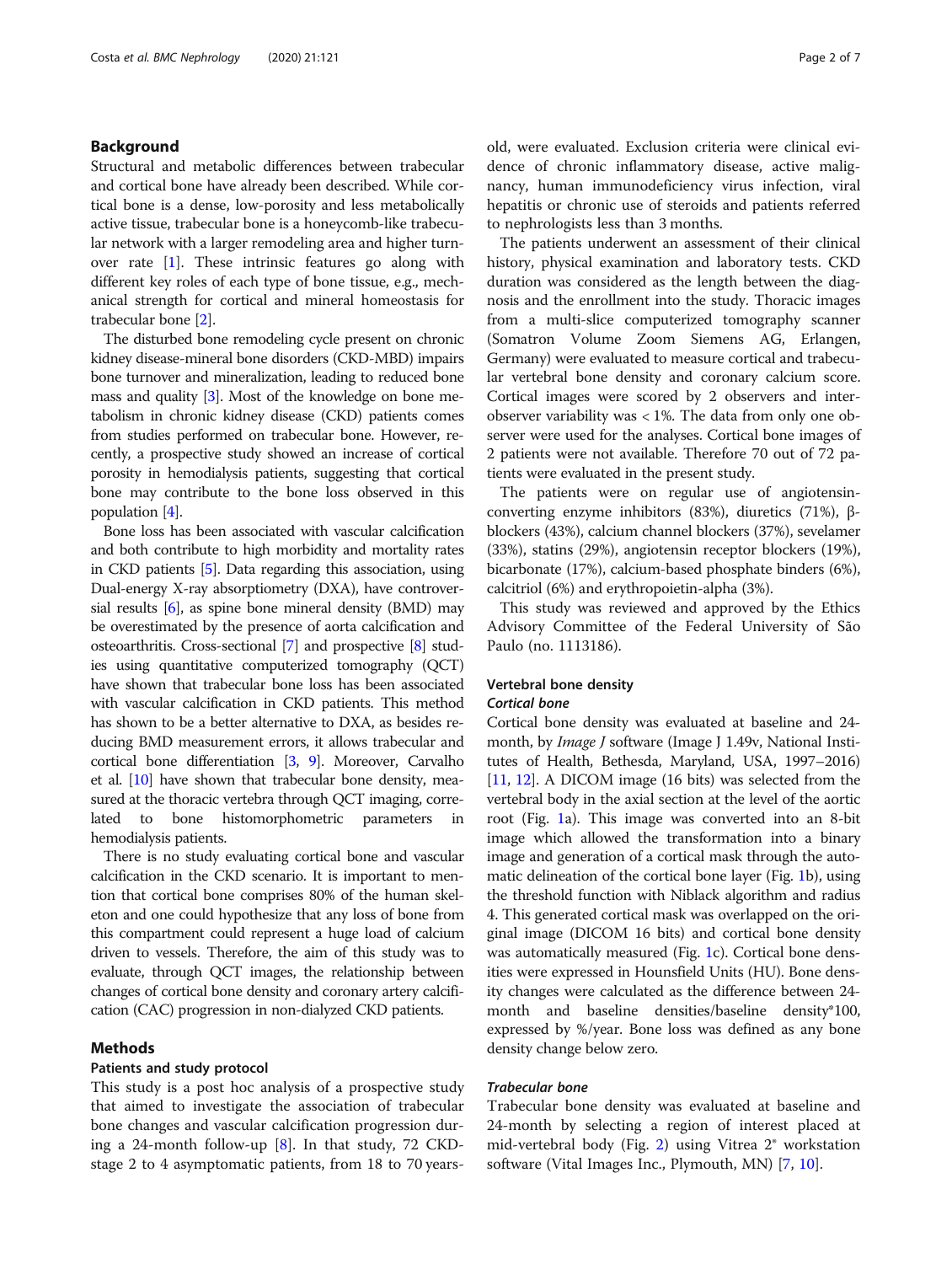<span id="page-2-0"></span>

Trabecular bone densities were expressed in HU. Bone density changes were calculated as the difference between 24-month and baseline densities/baseline density\*100, expressed by %/year. Bone loss was defined as any bone density change below zero.

# Coronary artery calcification (CAC)

The calcium score was obtained by multi-slice computerized tomography as described elsewhere [[13\]](#page-6-0). Calcium score was expressed in Agatston Units (AU) and the presence of CAC was defined as calcium score ≥ 10 AU. CAC progression was calculated as the difference between 24-month and baseline scores/baseline score\*100.

# Laboratory tests

Laboratory analyses at baseline and 24-month included: serum creatinine, hemoglobin, lipid profile, bicarbonate, ionized calcium, phosphate, alkaline phosphatase, 24 h



Fig. 2 Trabecular vertebral tomography

proteinuria measured by standard methods, and intact parathyroid hormone (iPTH) by chemiluminescence immunoassay (Immulite; DPC-Biermann, Bad Nauheim, Germany). The glomerular filtration rate was calculated by CKD-EPI equation [\[14\]](#page-6-0).

# Statistical analysis

All variables were presented as mean and standard deviation, median and interquartile range or frequencies. The distribution of data was evaluated by Kolmogorov-Smirnov statistical test. The continuous variables were compared using Student's t-test or Wilcoxon, as appropriate, and proportions by McNemer tests. Univariate associations were analyzed by Pearson's or Spearman's tests according to the distribution of the variables.

Variables selected in univariate analyses were fed into multivariate linear regression models to verify their independent association with the change of cortical and trabecular bone.

P-values < 0.05 were considered statistically significant. All statistical analysis was performed using SPSS for Windows (SPSS 18.0, Chicago, IL, USA).

# Results

The baseline and 24-month demographic, laboratory and tomographic data are presented in Table [1.](#page-3-0) Patients were predominantly middle-aged males. Obesity [body mass index (BMI)  $\geq$  30 kg/m<sup>2</sup>] was found in 31% of the patients, overweight (BMI  $\geq$  25 kg/m<sup>2</sup>) in 29%, and BMI < 18.5 kg/m<sup>2</sup> in only 1 patient. Diabetes and smoking were observed in 20 and 51% of the patients, respectively. According to the CKD classification  $[15]$  $[15]$ , 8 (11%) patients were in stage 2, 14 (20%) in stage 3a, 24 (34%) in stage 3b and 24 (34%) in stage 4.

During the follow-up, there was a decline in renal function and an increase in proteinuria. Total, LDL and HDLcholesterol decreased, while triglycerides levels remained unchanged. Alkaline phosphatase and iPTH did not change over time, while ionized calcium increased and phosphate levels decreased.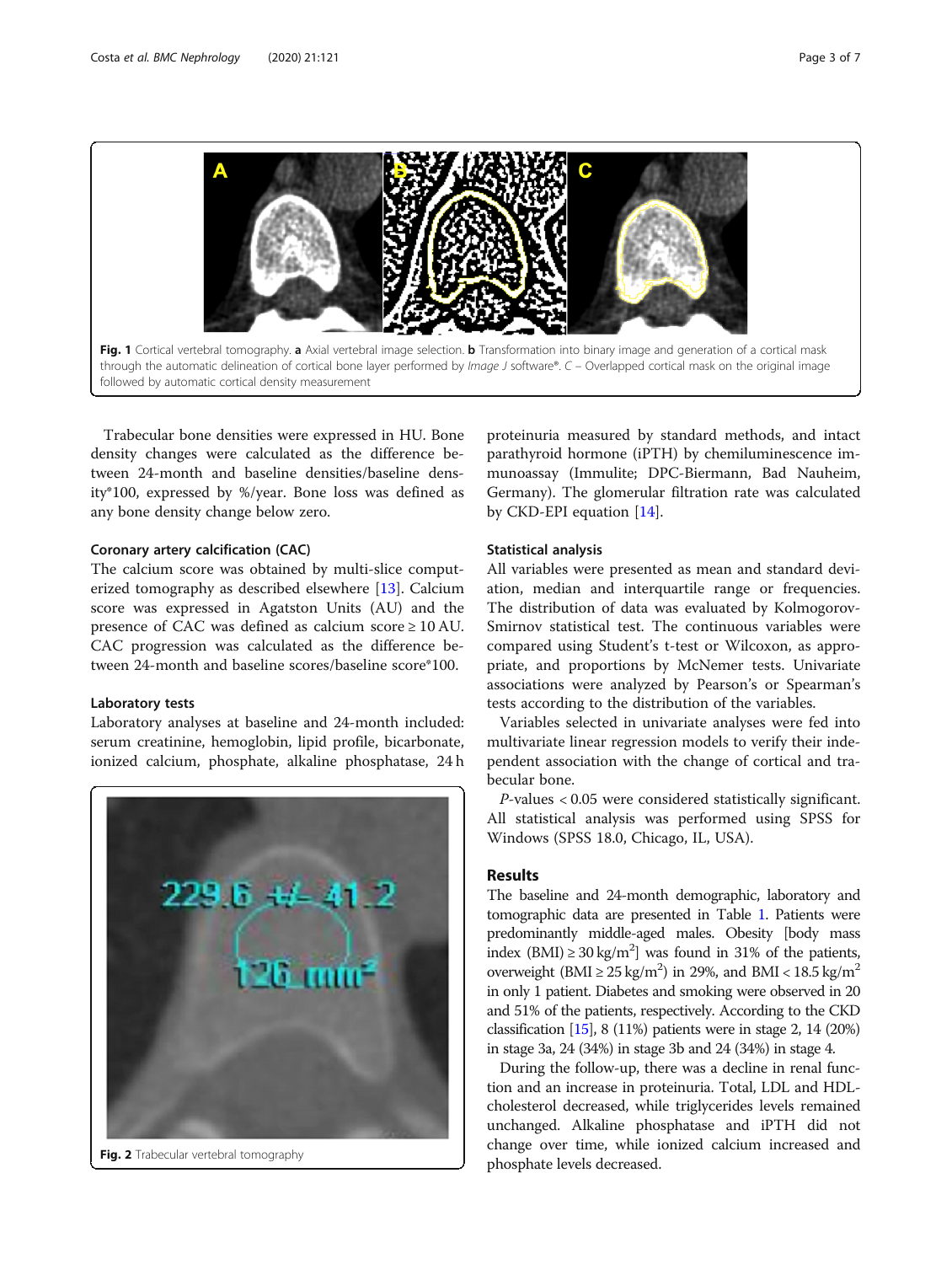# <span id="page-3-0"></span>**Table 1** Patients characteristics at baseline and 24 months ( $n = 70$ )

|                                      | Baseline         | 24 months        | р       |
|--------------------------------------|------------------|------------------|---------|
| Demography                           |                  |                  |         |
| Age (years)                          | $57.8 \pm 10.2$  |                  |         |
| Males (%)                            | 44 (63)          |                  |         |
| Body mass index (kg/m <sup>2</sup> ) | 26.4 (22.8-31.3) |                  |         |
| Diabetes (%)                         | 14(20)           |                  |         |
| Smoking (%)                          | 36 (51.4)        |                  |         |
| CKD duration (months)                | $25.4 \pm 1.3$   |                  |         |
| Laboratory                           |                  |                  |         |
| eGFR (mL/min/1.73m <sup>2</sup> )    | 37.3 (24.8-51.3) | 31.2 (20.3-51)   | < 0.001 |
| Proteinuria (g/24 h)                 | $0.19(0 - 0.49)$ | $0.43(0-1)$      | < 0.001 |
| Hemoglobin (g/dL)                    | $13.3 \pm 1.6$   | $12.9 \pm 4.4$   | < 0.001 |
| Total cholesterol (mg/dL)            | 183 (161-205)    | 158 (131-188)    | < 0.001 |
| HDL-cholesterol (mg/dL)              | $49(41-57)$      | $41(35-48)$      | < 0.001 |
| LDL-cholesterol (mg/dL)              | 104 (85-119)     | 87 (68-106)      | 0.001   |
| Triglycerides (mg/dL)                | 129 (99-211)     | 127 (89-177)     | 0.20    |
| Bicarbonate (mmol/L)                 | $21.9 \pm 3.0$   | $25.5 \pm 3.8$   | < 0.001 |
| Phosphate (mg/dL)                    | $3.7(3.1 - 4.0)$ | $3.4(3.1 - 3.8)$ | 0.04    |
| lonized calcium (mmol/L)             | $1.29 \pm 0.06$  | $1.32 \pm 0.07$  | 0.003   |
| Alkaline Phosphatase (U/L)           | 79 (63-93)       | 70.5 (60.8-94)   | 0.17    |
| Intact PTH (pg/mL)                   | $88(61 - 153)$   | 98 (56.5-171)    | 0.63    |
| Tomography                           |                  |                  |         |
| Trabecular Bone Density (HU)         | $202.9 \pm 50.5$ | $202.5 \pm 51$   | 0.91    |
| Cortical Bone Density (HU)           | $400 \pm 89.9$   | $404 \pm 94.8$   | 0.40    |
| Coronary calcium score (AU)          | $5.5(0-283.8)$   | $7.5(0-385.3)$   | < 0.001 |

eGFR Estimated glomerular filtration rate

The mean cortical and trabecular bone density did not change. However, 49 out of 70 patients (70%) lost either cortical or trabecular bone. Regarding that, 29 (41%) patients lost cortical [− 4.4%/year (ranging from − 7.15 to − 0.5); (Fig. [3](#page-4-0)a)], while 39 (56%) lost trabecular bone [− 3.15%/year (− 13.7 to − 0.25); (Fig. [3](#page-4-0)b)], over time. Figure [3c](#page-4-0) shows the changes in the cortical and trabecular bone of each patient. Nineteen (27%) patients lost cortical and trabecular bone simultaneously.

Coronary calcium scores significantly increased during the study (Table 1). CAC was observed in 33 (46%) patients at baseline and CAC progression in 30 (91%) out of them.

Table [2](#page-4-0) depicts the correlations between cortical and trabecular bone density changes with the other variables. Cortical bone change correlated to HDL-cholesterol (r = 0.26;  $p = 0.03$ ), while trabecular bone change inversely correlated to the duration of CKD ( $r = -0.25$ ;  $p = 0.04$ ). The cortical bone change was associated with smoking  $(-1.07 \pm 8.2 \text{ vs. } 3.73 \pm 10.5 \text{ HU}$ , smoker and nonsmoker, respectively;  $p = 0.04$ ). No difference in cortical and trabecular bone changes regarding gender, presence of diabetes, obesity, use of medicines or other laboratory

parameters was observed. Noticeable, no correlation between cortical and trabecular bone density changes (r = 0.19;  $p = 0.12$ ) was observed.

Figure [4](#page-5-0) shows the relationship between cortical (Fig. [4](#page-5-0)a) and trabecular (Fig. [4b](#page-5-0)) bone densities with vascular calcification progression. There was no correlation between cortical bone and calcium score changes, while an inverse correlation between changes of trabecular bone and calcium score was observed.

Multivariate models analysis showed no correlations between cortical changes and calcium score changes, even after adjusted to HDL changes and smoking  $(p =$ 0.11; IC 95% -0.6 / 5.5). Trabecular changes correlated to calcium score changes, adjusted to duration of CKD  $(p = 0.03;$  IC 95% 3.3 / -0.2).

There was no difference in calcium score change between patients who have lost or gained cortical bone (92.1 ± 87 vs. 68.7 ± 60.6 AU, respectively;  $p = 0.32$ ). On the other hand, patients who have lost trabecular bone had a higher calcium score change compared to those who gained  $(134 \pm 94 \text{ vs. } 45 \pm 28 \text{ AU})$ , respectively;  $p = 0.005$ ).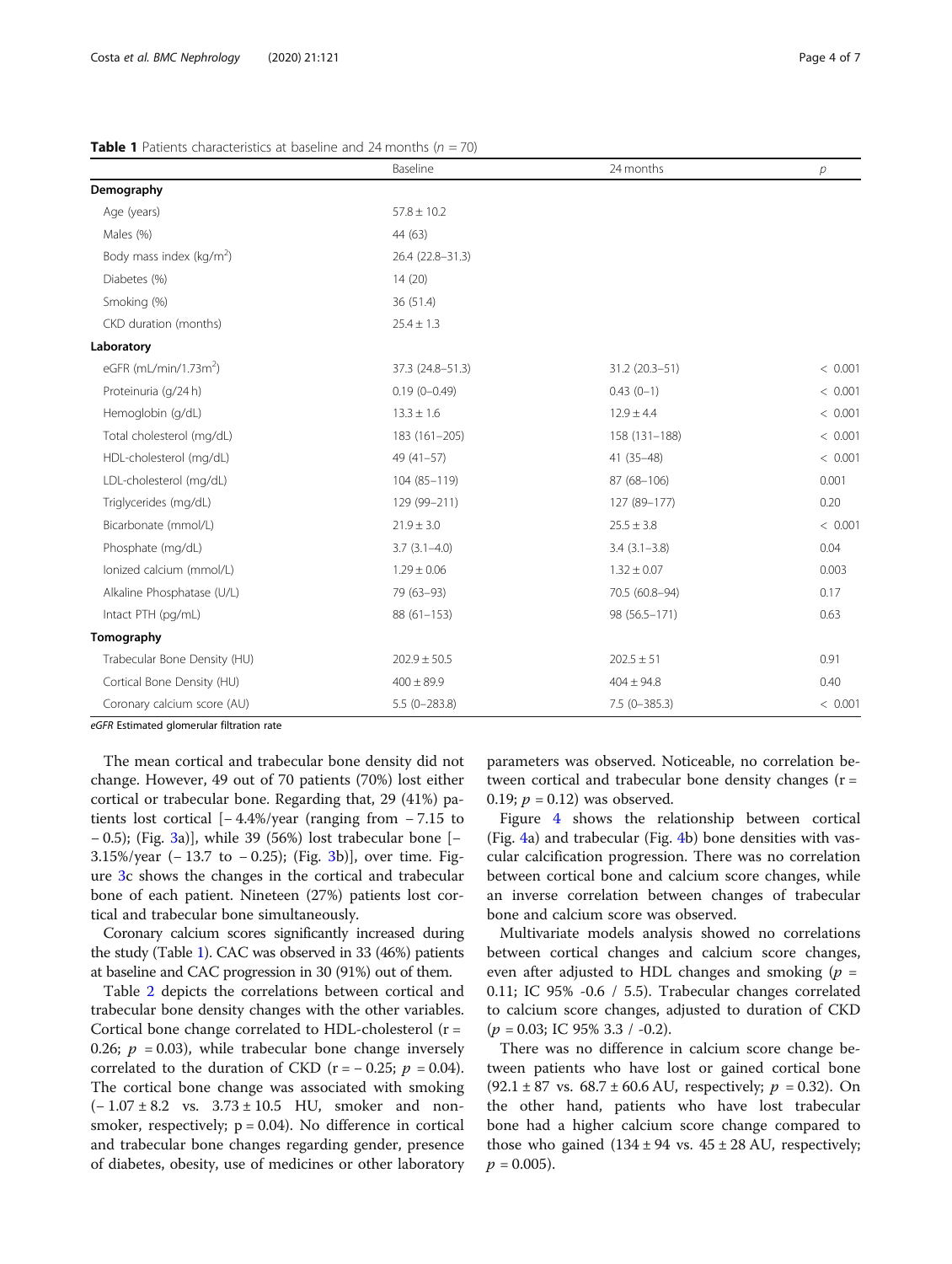<span id="page-4-0"></span>

# Discussion

This is a prospective study that assessed cortical and trabecular bone density changes and their relationship with vascular calcification progression in CKD patients. During the study, about half of the patients lost either cortical or trabecular bone. It is worth mentioning that both losses did not take place simultaneously in all patients. In addition, vascular calcification progression occurred in almost all calcified patients and was not associated, in the same manner, to cortical or trabecular bone loss.

The link between bone loss and cardiovascular disease either in CKD  $[16–19]$  $[16–19]$  $[16–19]$  or non-CKD population  $[20]$  $[20]$  $[20]$  has been extensively discussed in the literature. In the present study, using vertebral QCT images, we could show a distinct potential role of each type of bone tissue on vascular calcification progression. Confirming previous data, there was an association between CAC progression and trabecular bone loss [\[8](#page-6-0), [21](#page-6-0)]. To the best of our knowledge there was no study evaluating cortical bone and vascular calcification in CKD scenario. In the present study, no relation between cortical bone loss and vascular calcification was observed. This opposite behavior, between cortical and trabecular bone, could be explained by different structural and metabolic characteristics of either bone tissues.

Compared to trabecular bone, cortical bone is denser, has lower porosity and turnover rate. These characteristics grant to cortical bone a relevant biomechanical strength function. On the other hand, the trabecular bone has a larger remodeling area and a higher turnover rate indicating an active and relevant metabolic function  $[1, 2]$  $[1, 2]$  $[1, 2]$  $[1, 2]$ . Thus, the lower metabolic cortical activity, may explain the lack of association between cortical bone loss and vascular calcification progression observed in this study.

It is well known that bone loss, disregarding the method of measurement, is a frequent finding in CKD, with a prevalence varying up to 100% of the patients [\[22,](#page-6-0) [23](#page-6-0)]. Similarly, in the present study, 70% of the patients experienced cortical and/or trabecular bone loss after 2 years of follow-up. On the other hand, data concerning the magnitude of bone

Table 2 Univariate analysis of cortical and trabecular vertebral bone density changes

|                                  | Cortical Change |      | Trabecular Change |      |
|----------------------------------|-----------------|------|-------------------|------|
|                                  | r               | р    | r                 | р    |
| Age                              | 0.01            | 0.96 | 0.12              | 0.31 |
| <b>CKD</b> duration              | $-0.04$         | 0.74 | $-0.25$           | 0.04 |
| Body mass index                  | 0.11            | 0.35 | 0.12              | 0.33 |
| $\Delta$ eGFR                    | 0.02            | 0.90 | 0.22              | 0.07 |
| $\Delta$   DI-cholesterol        | 0.09            | 0.46 | $-0.15$           | 0.24 |
| $\Delta$ HDL-cholesterol         | 0.26            | 0.03 | 0.05              | 0.69 |
| $\Delta$ triglycerides           | $-0.02$         | 0.86 | $-0.02$           | 0.85 |
| $\Delta$ bicarbonate             | 0.11            | 0.37 | 0.25              | 0.05 |
| $\Delta$ phosphorus              | $-0.02$         | 0.90 | 0.02              | 0.91 |
| $\Delta$ ionized calcium         | $-0.05$         | 0.68 | 0.55              | 0.66 |
| $\Delta$ alkaline phosphatase    | $-0.29$         | 0.82 | 0.83              | 0.50 |
| $\Delta$ intact PTH              | $-0.04$         | 0.75 | $-0.08$           | 0.51 |
| $\Delta$ trabecular bone density | 0.19            | 0.12 |                   |      |
| $\Delta$ cortical bone density   |                 |      | 0.19              | 0.12 |

<sup>Δ</sup> = change, CKD Chronic kidney disease, eGFR Estimated glomerular filtration rate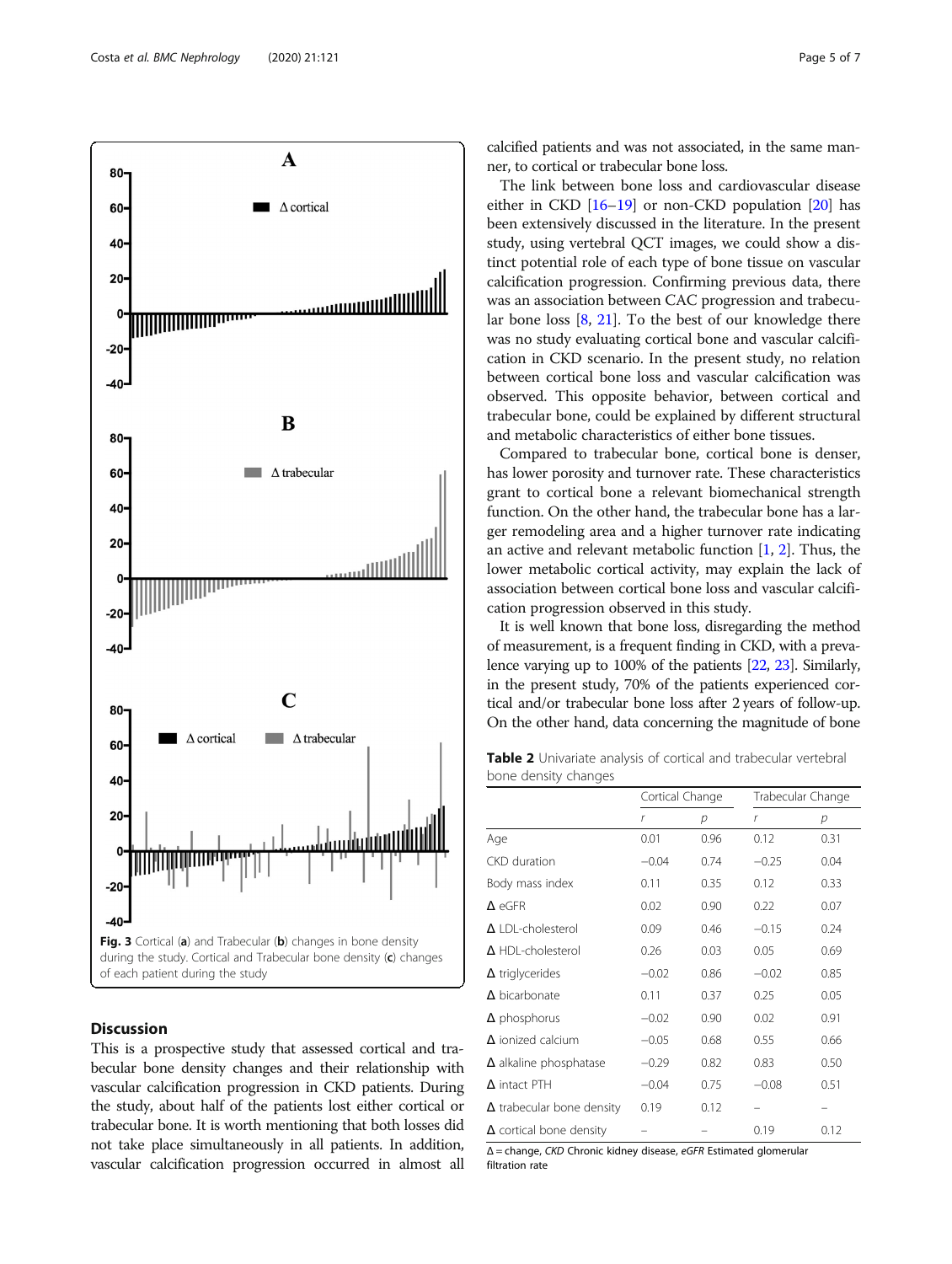<span id="page-5-0"></span>

loss varies widely. In the present study a high rate of bone loss was observed (− 4.4%/year for cortical and − 3.1%/year for trabecular bone). Previous prospective studies in CKD patients, found a rate of bone loss, ranging from − 4.1 to − 0.7%/year, depending on the analyzing method (DXA or QCT), the skeletal site (hip or radius), the population characteristics (predialysis or dialysis) and the presence of fracture [[23](#page-6-0), [24](#page-6-0)].

Among those factors, the image method employed seems to be one of the utmost importance. In fact, DXA, the most common and available method used, is an imaging test that measures bone mass at specific sites. This method cannot discriminate trabecular and cortical bone, and may overestimate bone density measurements due to the presence of some conditions, such as arthritis and vascular calcification [[25](#page-6-0)–[27](#page-6-0)]. On the other hand, high-resolution imaging tools, as high-resolution peripheral QCT (HD-pQCT), are able to evaluate bone density and microarchitecture, as well. However, this is a highcost and routinely worldwide unavailable method [[28](#page-6-0)– [31\]](#page-6-0). Finally, thoracic vertebral QCT showed to be a feasible tool. This new method, employed in the present study, allows simultaneous and prospective assessment of vascular calcification and bone mass changes over time. Moreover, it offers the possibility of a non-invasive and more cost-effective method that evaluates separately cortical and trabecular bone density without contamination of osteophytes and aortic calcification [\[32,](#page-6-0) [33\]](#page-6-0).

Limitations of this study should be addressed. It is a post hoc study, with a relative small sample size that did not permit to calculate the power of such study. Moreover, the method of cortical bone measurement has not been validated yet, and its least significant change was not established. However, the scientific image-analysis program, Image J, has been widely used in the health field [[11](#page-6-0), [12](#page-6-0)] and recently, the evaluation of the cortical bone by image

methods has been considered more accurate than the goldstandard method, e.g., bone biopsy [\[34](#page-6-0), [35](#page-6-0)]. Noteworthy, we have previously validated the use of QCT for trabecular bone in predialysis CKD patients [\[10\]](#page-6-0). Moreover, other authors using HR-pQCT could demonstrate an inverse correlation between cortical density and cortical bone porosity, in hemodialysis patients [\[36](#page-6-0)].

# Conclusion

CKD patients experience either cortical or trabecular bone loss over time, but these changes do not take place simultaneously in all patients. Cortical, unlike trabecular bone loss, is not associated with vascular calcification progression in these patients.

# Abbreviations

CKD-MBD: Chronic kidney disease-mineral bone disorders; CKD: Chronic kidney disease; DXA: Dual-energy X-ray absorptiometry; BMD: Bone mineral densitometry; QCT: Quantitative computed tomography; CAC: Coronary artery calcification; HU: Hounsfield Unit; AU: Agatston Unit; iPTH: Intact parathyroid hormone; CKD-EPI: Chronic kidney disease epidemiology collaboration; BMI: Body mass index; LDL: Low-density lipoprotein; HDL: High-density lipoprotein; HR-pQCT: High resolution peripheral quantitative computerized tomography

# Acknowledgements

Not applicable.

## Authors' contributions

Study design: LRC, ABC, CER and MEFC. Study conduct: LRC, ABC and MEFC. Data collection: LRC and ALB. Data analysis: LRC, ABC and MEFC. Data interpretation: LRC, ABC, CER and MEFC. Drafting manuscript: LRC, ABC and MEFC. Revising manuscript content: LRC, ABC and MEFC. Approving final version of manuscript: LRC, ABC, ALB, CER and MEFC. LRC and MEFC takes responsibility for the integrity of the data analysis. The authors read and approved the final manuscript.

### Funding

Organizations that funded this research: LRC and MEFC are supported by CNPq, Conselho Nacional de Desenvolvimento Científico e Tecnologico. This financial support had no role in the study design, collection, alalysis and interpretation of the data, the writing of the report, and the decision to submit report for publication.